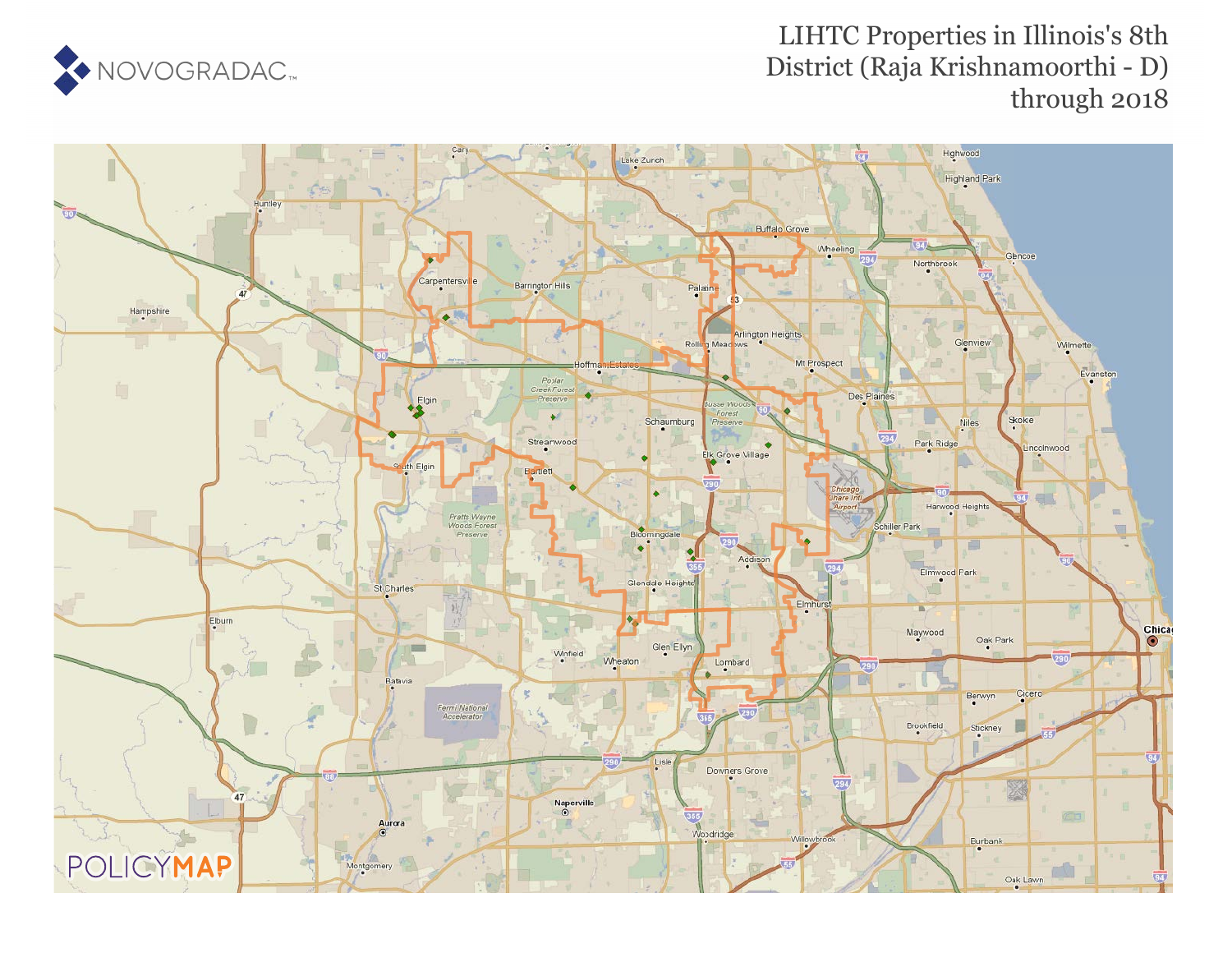## LIHTC Properties in Illinois's 8th District Through 2018

| <b>Project Name</b>                               | <b>Address</b>                                   | <b>City</b>               | <b>State</b> | <b>Zip Code</b> | Nonprofit<br><b>Sponsor</b> | <b>Allocation</b><br><b>Year</b> | <b>Annual</b><br><b>Allocated</b><br><b>Amount</b> | <b>Year Placed</b><br>in Service | <b>Construction Type</b>         | <b>Total</b><br><b>Units</b> | Low<br><b>Income</b><br><b>Units</b> | <b>Rent or</b><br><b>Income</b><br><b>Ceiling</b> | <b>Credit</b><br>Percentage Bond               | Tax-<br><b>Exempt</b> | <b>HUD Multi-</b><br>Family<br><b>Financing/Rental</b><br><b>Assistance</b> |
|---------------------------------------------------|--------------------------------------------------|---------------------------|--------------|-----------------|-----------------------------|----------------------------------|----------------------------------------------------|----------------------------------|----------------------------------|------------------------------|--------------------------------------|---------------------------------------------------|------------------------------------------------|-----------------------|-----------------------------------------------------------------------------|
| <b>CENTER CITY PLACE</b>                          | <b>156 DIVISION ST ELGIN</b>                     |                           | IL           | 60120           | No                          | 1992                             | \$254,054                                          | 1993                             | Acquisition and Rehab 45         |                              | 45                                   | 60% AMGI                                          | 70 % present No value                          |                       |                                                                             |
| <b>CRYSTAL BALL</b><br><b>TOWNHOMES</b>           | $200$ N CRYSTAL $\quad$ ELGIN<br><b>ST</b>       |                           | IL           | 60123           | No                          | 1993                             | \$12,995                                           | 1993                             | <b>New Construction</b>          | 5                            | $5\phantom{.0}$                      | 60% AMGI                                          | $70\,\%$ present $\,$ No value                 |                       |                                                                             |
| <b>EMERALD VILLAGE</b>                            |                                                  | 150 W WISE RD SCHAUMBURG  | IL           | 60193           | No                          | 1996                             | \$791,353                                          | 1997                             | <b>New Construction</b>          | 97                           | 97                                   | 60% AMGI                                          | <b>Both 30%</b><br>and 70%<br>present value    | No                    |                                                                             |
| <b>ELK GROVE VILLAGE</b><br><b>SENIOR HOUSING</b> | 912 LANDMEIER ELK GROVE<br>RD                    | <b>VILLAGE</b>            | IL           | 60007           | Yes                         | 1996                             | \$427,000                                          | 1998                             | <b>New Construction</b>          | 80                           | 80                                   | <b>50% AMGI</b>                                   | <b>Both 30%</b><br>and $70\%$<br>present value | No                    |                                                                             |
| <b>WESTWIND TOWER</b>                             | 104 S STATE ST ELGIN                             |                           | IL           | 60123           | No                          | 1998                             | \$466,799                                          | 1998                             | <b>Acquisition and Rehab 149</b> |                              | 149                                  | 60% AMGI                                          | <b>Both 30%</b><br>and 70%<br>present value    | No                    |                                                                             |
| FINLEY PLACE APTS                                 | 1151 S FINLEY<br>RD                              | <b>LOMBARD</b>            | IL           | 60148           | No                          | 2001                             | \$191,652                                          | 2002                             | <b>Acquisition and Rehab 40</b>  |                              | 40                                   | 60% AMGI                                          | <b>Both 30%</b><br>and 70%<br>present value    | No                    |                                                                             |
| <b>ALEXIAN VILLAGE</b>                            | 974 MARTHA ST                                    | ELK GROVE<br>VILLAGE      | $\rm IL$     | 60007           | No                          | 2002                             | \$984,770                                          | 2004                             | <b>New Construction</b>          | 114                          | 114                                  | 60% AMGI                                          | <b>Both 30%</b><br>and $70\%$<br>present value | No                    |                                                                             |
| <b>VICTORIAN PARK</b>                             |                                                  | 21 N PARK BLVD STREAMWOOD | IL           | 60107           |                             | 1989                             | \$58,614                                           | 1989                             | Not Indicated                    | 104                          | 104                                  |                                                   | Not<br>Indicated                               |                       |                                                                             |
| <b>ROSE GLEN SENIOR</b><br><b>HOUSING I</b>       | 227 FRONTIER<br>DR                               | <b>ROSELLE</b>            | IL           | 60172           | No                          | 1990                             | \$235,560                                          | 1990                             | <b>New Construction</b>          | 46                           | 45                                   | 60% AMGI                                          | $70$ % present $_{\rm{No}}$                    |                       |                                                                             |
| <b>COLLEGE PARK APTS</b>                          | $902$ W COLLEGE $\,$ ADDISON $\,$<br><b>BLVD</b> |                           | IL           | 60101           | No                          | 2003                             | \$686,118                                          | 2004                             | Acquisition and Rehab 200        |                              | 200                                  | 60% AMGI                                          | <b>Both 30%</b><br>and 70%<br>present value    | No                    |                                                                             |
| <b>AUTUMN RIDGE APTS</b>                          | 326 S<br>PRESIDENT ST                            | CAROL STREAM IL           |              | 60188           | No                          | 2005                             | \$648,065                                          | 2005                             | Acquisition and Rehab 210        |                              | 210                                  | 60% AMGI and 70%                                  | <b>Both 30%</b><br>present value               | No                    |                                                                             |
| <b>BUENA VISTA APTS</b><br>(ABINGDON)             | 1285<br><b>FLEETWOOD</b><br>DR                   | <b>ELGIN</b>              | $\rm IL$     | 60123           | $\rm\, No$                  | 2004                             | \$575,814                                          | 2005                             | Acquisition and Rehab 231        |                              | 231                                  | 60% AMGI                                          | $30\,\%$ present $\,$ Yes value                |                       |                                                                             |
| PLUM CREEK SLF                                    | 2801<br>ALGONQUIN RD MEADOWS                     | ROLLING                   | $\rm IL$     | 60008           | $\rm \bf No$                | 2006                             | \$311,240                                          | 2006                             | Acquisition and Rehab 102        |                              | 102                                  | 60% AMGI                                          | <b>Both 30%</b><br>and 70%<br>present value    | No                    |                                                                             |

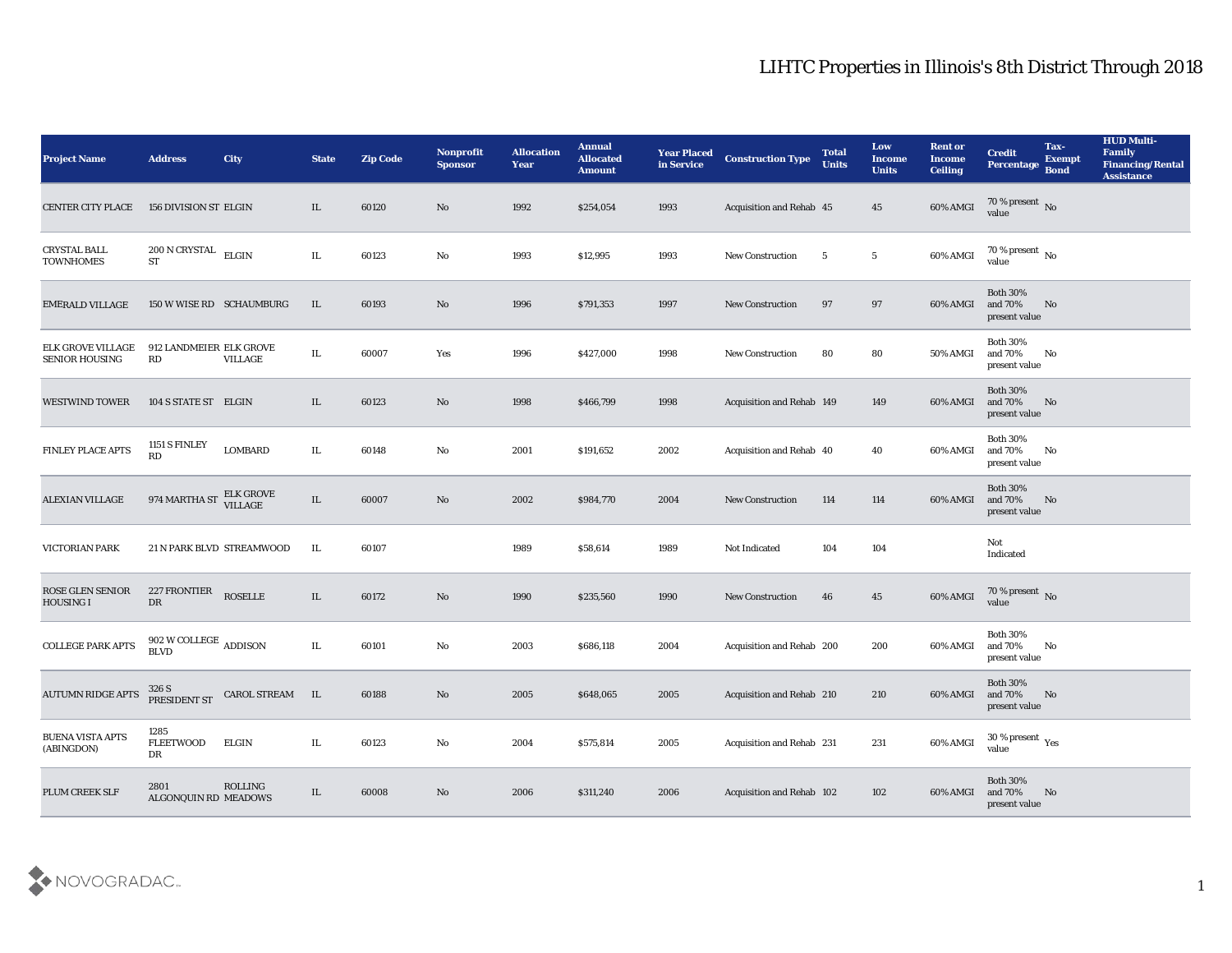## LIHTC Properties in Illinois's 8th District Through 2018

| <b>Project Name</b>                                         | <b>Address</b>                         | <b>City</b>                                                                          | <b>State</b> | <b>Zip Code</b> | Nonprofit<br><b>Sponsor</b> | <b>Allocation</b><br><b>Year</b> | <b>Annual</b><br><b>Allocated</b><br><b>Amount</b> | <b>Year Placed</b><br>in Service | <b>Construction Type</b>                     | <b>Total</b><br><b>Units</b> | Low<br><b>Income</b><br><b>Units</b> | <b>Rent or</b><br>Income<br><b>Ceiling</b> | <b>Credit</b><br><b>Percentage</b>          | Tax-<br><b>Exempt</b><br><b>Bond</b> | <b>HUD Multi-</b><br>Family<br><b>Financing/Rental</b><br><b>Assistance</b> |
|-------------------------------------------------------------|----------------------------------------|--------------------------------------------------------------------------------------|--------------|-----------------|-----------------------------|----------------------------------|----------------------------------------------------|----------------------------------|----------------------------------------------|------------------------------|--------------------------------------|--------------------------------------------|---------------------------------------------|--------------------------------------|-----------------------------------------------------------------------------|
| <b>ANCHOR SENIOR</b><br>LIVING                              | 325 S YORK RD BENSENVILLE              |                                                                                      | IL           | 60106           | Yes                         | 2005                             | \$397,029                                          | 2006                             | Acquisition and Rehab 228                    |                              | 228                                  | 60% AMGI                                   | $30\,\%$ present $\,\mathrm{Yes}$<br>value  |                                      |                                                                             |
| INDIAN TRAIL APTS<br>(ADDISON)                              | 601 N<br><b>MEADOWS</b><br><b>BLVD</b> | <b>ADDISON</b>                                                                       | IL           | 60101           | No                          | 2005                             | \$311,991                                          | 2006                             | Acquisition and Rehab 200                    |                              | 179                                  | 60% AMGI                                   | <b>Both 30%</b><br>and 70%<br>present value | No                                   |                                                                             |
| POPLAR CREEK<br>VILLAGE                                     | <b>2250 W GOLF</b><br><b>RD</b>        | <b>HOFFMAN</b><br><b>ESTATES</b>                                                     | IL           |                 | No                          | 2003                             | \$1,020,000                                        | 2006                             | <b>New Construction</b>                      | 121                          | 90                                   | 50% AMGI                                   | 70 % present $\,$ No $\,$<br>value          |                                      |                                                                             |
| <b>BLOOMINGDALE</b><br><b>HORIZON SENIOR</b><br>LIVING COMM |                                        | 160 W LAKE ST BLOOMINGDALE IL                                                        |              | 60108           | No                          | 2005                             | \$805,732                                          | 2007                             | <b>Both New Construction</b> 91<br>and $A/R$ |                              | 90                                   | 60% AMGI                                   | <b>Both 30%</b><br>and 70%<br>present value | No                                   |                                                                             |
| <b>COVERED BRIDGES</b>                                      | 637 BURNS ST                           | CAROL STREAM                                                                         | IL           | 60188           | $\mathbf{No}$               | 2006                             | \$886,279                                          | 2007                             | Acquisition and Rehab 362                    |                              | 292                                  | 60% AMGI                                   | <b>Both 30%</b><br>and 70%<br>present value | No                                   |                                                                             |
| <b>BUENA VISTA</b><br><b>TOWNHOMES</b>                      | 1200 AMANDA<br><b>CIR</b>              | <b>ELGIN</b>                                                                         | IL           | 60123           | No                          | 2006                             | \$264,209                                          | 2007                             | Acquisition and Rehab 120                    |                              | 120                                  | 60% AMGI                                   | <b>Both 30%</b><br>and 70%<br>present value | No                                   |                                                                             |
| PRAIRIE STATION<br>APTS                                     | 1700<br>RD                             | ONTARIOVILLE HANOVER PARK                                                            | IL.          | 60133           | No                          | 2006                             | \$900,000                                          | 2007                             | Acquisition and Rehab 265                    |                              | 263                                  | 60% AMGI                                   | <b>Both 30%</b><br>and 70%<br>present value | No                                   |                                                                             |
| <b>FOX VIEW APTS</b>                                        | 3 OXFORD DR                            | $\begin{tabular}{ll} \bf{CARPENTERSVILL} & \bf{IL} \\ \end{tabular}$<br>$\mathbf{E}$ |              | 60110           | No                          | 2008                             | \$1,317,018                                        | 2008                             | Acquisition and Rehab 373                    |                              | 373                                  | 60% AMGI                                   | <b>Both 30%</b><br>and 70%<br>present value | No                                   |                                                                             |
| ALDEN GARDENS OF<br><b>BLOOMINGDALE</b><br><b>SUPORTIVE</b> | 22W378 ARMY<br><b>TRAIL RD</b>         | BLOOMINGDALE IL                                                                      |              |                 | $\mathbf{N}\mathbf{o}$      | 2006                             | \$465,681                                          | 2010                             | <b>New Construction</b>                      | 86                           | 76                                   | 60% AMGI                                   | 70 % present $\,$ No $\,$<br>value          |                                      |                                                                             |
| <b>ELGIN ARTSPACE</b><br><b>LOFTS</b>                       | 51 S SPRING ST ELGIN                   |                                                                                      | IL           | 60120           |                             | 2010                             | \$1,127,293                                        | 2012                             | Not Indicated                                | 55                           | 55                                   |                                            | Not<br>Indicated                            |                                      |                                                                             |
| <b>GARDINER PLACE</b><br><b>SENIOR APTS</b>                 | 251 RIVER<br><b>HAVEN DR</b>           | <b>EAST DUNDEE</b>                                                                   | IL           | 60118           |                             | 2011                             | \$1,950,000                                        | 2013                             | Not Indicated                                | 82                           | 70                                   |                                            | Not<br>Indicated                            |                                      |                                                                             |
| <b>MYERS PLACE</b>                                          | 1585 DEMPSTER $\,$ MT PROSPECT ST      |                                                                                      | $\rm IL$     | 60056           |                             | 2012                             | \$1,059,752                                        | 2013                             | Not Indicated                                | 39                           | 39                                   |                                            | Not<br>Indicated                            |                                      |                                                                             |
| RIVER HAVEN PLACE                                           | 351 RIVER<br>HAVEN CT                  | <b>EAST DUNDEE</b>                                                                   | $\;$ IL      | 60118           |                             | 2012                             | \$1,931,000                                        | 2013                             | Not Indicated                                | 68                           | 68                                   |                                            | Not<br>Indicated                            |                                      |                                                                             |